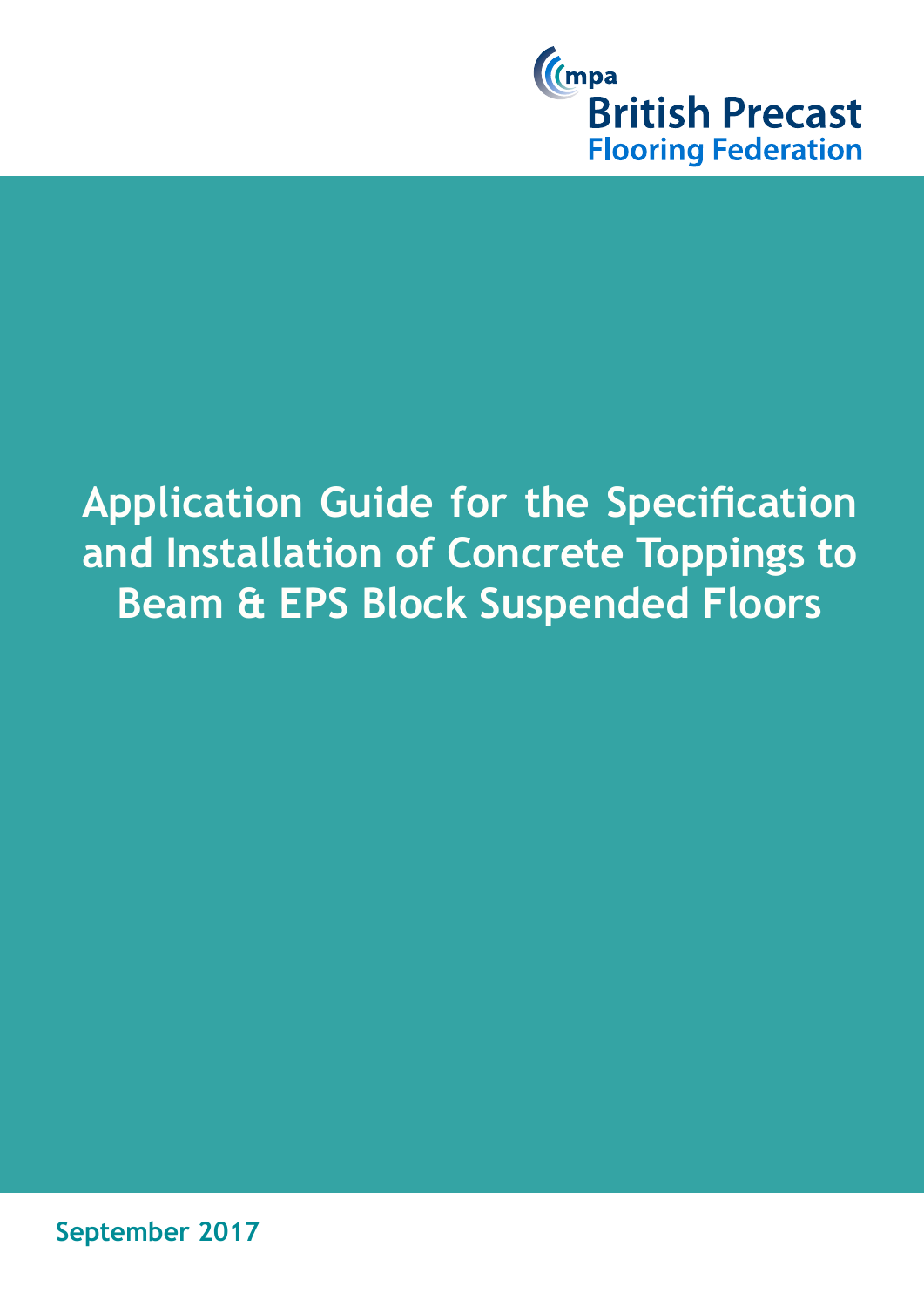#### Cooperating organizations

BPF (British Plastics Federation) John Thornberry British Precast **Dr Nick Gorst** PFF Dr John Cotton BRMCA Dr John Cotton BRMCA Concrete Society **Dr Neil Crook** Grace Construction Products **Damian Thomas** HBF Michael Black

Propex Concrete Systems Simon Evans Tarmac **Glanville Norman** 

BBA Dr Morteza Aboutalebi Brian Chamberlain Seyed Tajallifar Dr Chris Clear Dale Saunders Low & Bonar Mark Mitchell Richard Briers Mike Boggust NHBC Sally Boorer Andrew Jackson Graham Perrior Dharmesh Buch Peter Wood

September 2017 edition

#### Forward

The aim of this application guide is to provide a central source of information relating to suspended beam and EPS flooring systems. It should be read in conjunction with the independent third party assessment relative to the floor system which is being considered.

General note: this guide has been produced assuming micro fibres will only be allowed on NHBC sites when used in a non-structural capacity (refer to section 1.4).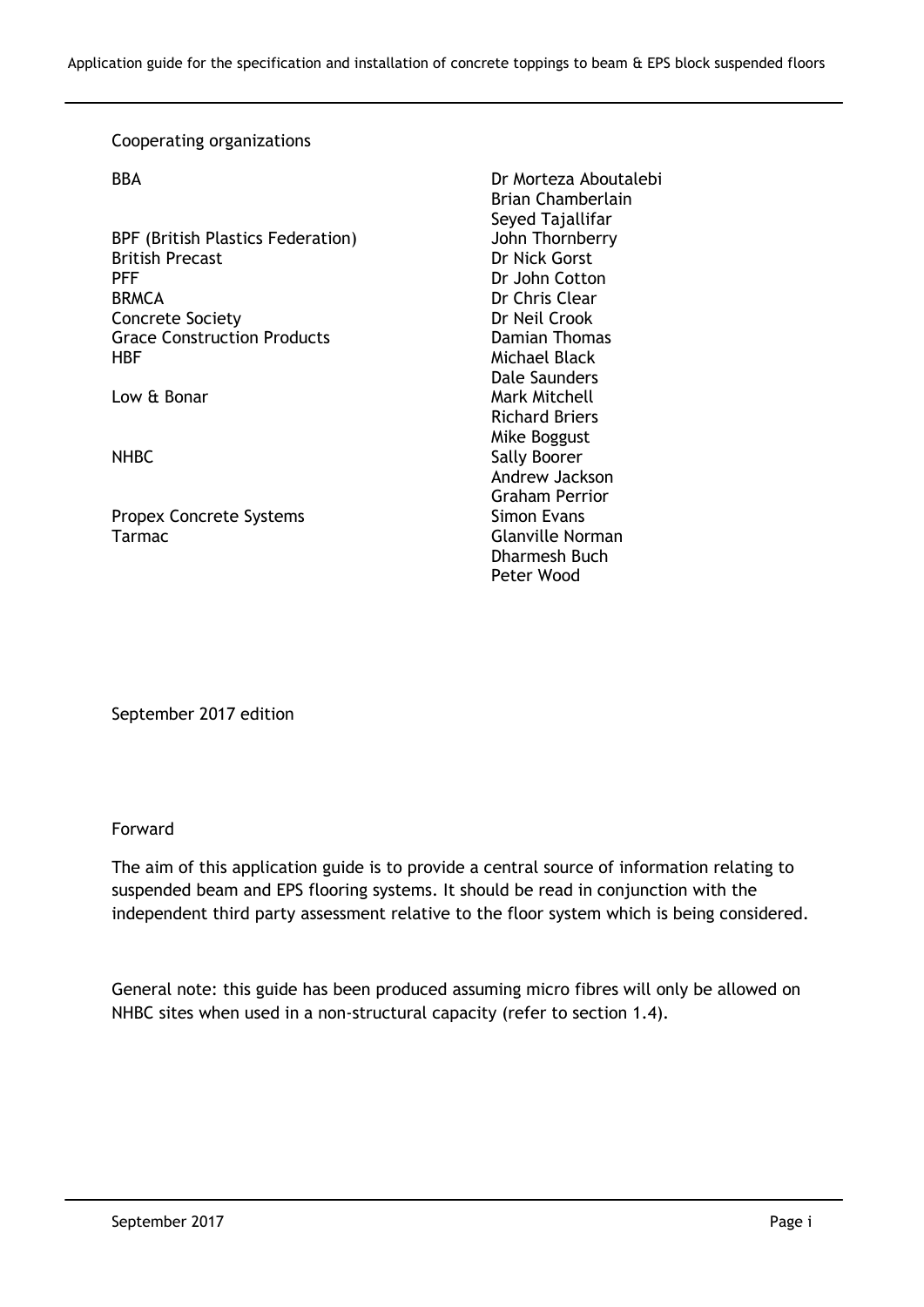|    | Contents                                                                          |                                   |   |
|----|-----------------------------------------------------------------------------------|-----------------------------------|---|
| 1. | Reinforcement type                                                                |                                   | 1 |
|    | 1.1                                                                               | Macro polymer fibre               | 1 |
|    | 1.2                                                                               | Steel fibre                       | 1 |
|    | 1.3                                                                               | Welded steel fabric reinforcement | 2 |
|    | 1.4                                                                               | Micro fibre                       | 2 |
| 2. | Concrete type                                                                     |                                   | 3 |
|    | 2.1                                                                               | Standard concrete                 | 3 |
|    | 2.2                                                                               | Self-compacting concrete          | 3 |
| 3. | <b>Batching requirements</b>                                                      |                                   | 4 |
|    | 3.1                                                                               | Dry batching                      | 4 |
|    | 3.2                                                                               | Wet batching                      | 4 |
| 4. | Environmental window                                                              |                                   | 4 |
|    | 4.1                                                                               | Min and max temperatures          | 4 |
|    | 4.2                                                                               | Rain                              | 4 |
|    | 4.3                                                                               | Overnight frost                   | 5 |
|    | 4.4                                                                               | <b>Effect of wind</b>             | 5 |
| 5. | Membrane                                                                          |                                   | 6 |
| 6. | Finishing methods for the concrete                                                |                                   | 6 |
| 7. | Protection of the freshly laid concrete                                           |                                   | 7 |
| 8. | Joint construction / crack control                                                |                                   | 8 |
| 9. | Procurement, traceability, record of concrete delivery with fibre type and dosage |                                   | 9 |
|    | 10. What not to do                                                                |                                   |   |
|    | 11. Crack remediation                                                             |                                   |   |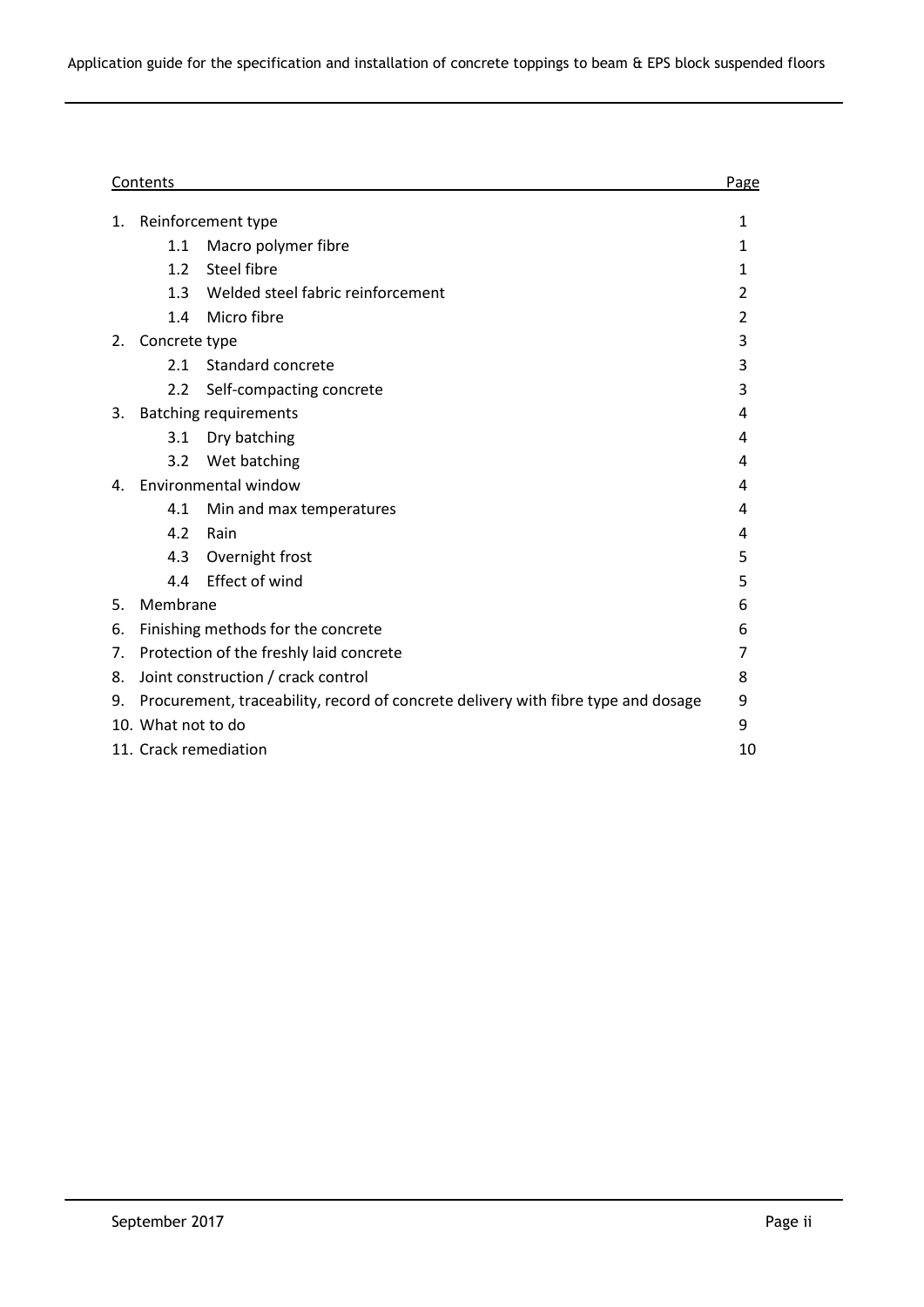## **1. Reinforcement type**

There are four types of reinforcement that may be used in any of the floor systems covered by an independent third party assessment such as a BBA or BDA / KIWA certificate. A concrete slab cast in accordance with these recommendations satisfies the requirements of the NHBC Standards.

## **1.1 Macro polymer fibre**

Macro polymer fibres provide post cracking flexural strength to the concrete and can be used with all types of infill blocks between the beams. Typical dimensions are 40 - 50mm long fibres with diameters of 0.30 to 1.0mm diameter complying to BS EN 14889-2. Accepted products are stated on the relevant third party assessment certificates for each flooring system. It should be noted that some macro polymer fibre products are supplied pre-blended with micro fibres to provide additional robustness. These products are identified on the relevant third party assessment certificates for each flooring system.



Figure 1 – macro polymer fibres

#### **1.2 Steel fibre**

Steel fibres provide post cracking flexural strength to the concrete and can be used with all types of infill blocks between the beams. These types of fibres are common place in self-compacting concrete. Typical dimensions are 30 to 60mm long with diameters 0.6mm to 1.0mm in compliance with BS EN 14889-1. It should be noted that some steel fibre products are supplied pre blended with micro fibres to provide additional robustness. These products are identified on the relevant third party assessment certificates for each flooring system



Figure 2 – steel fibres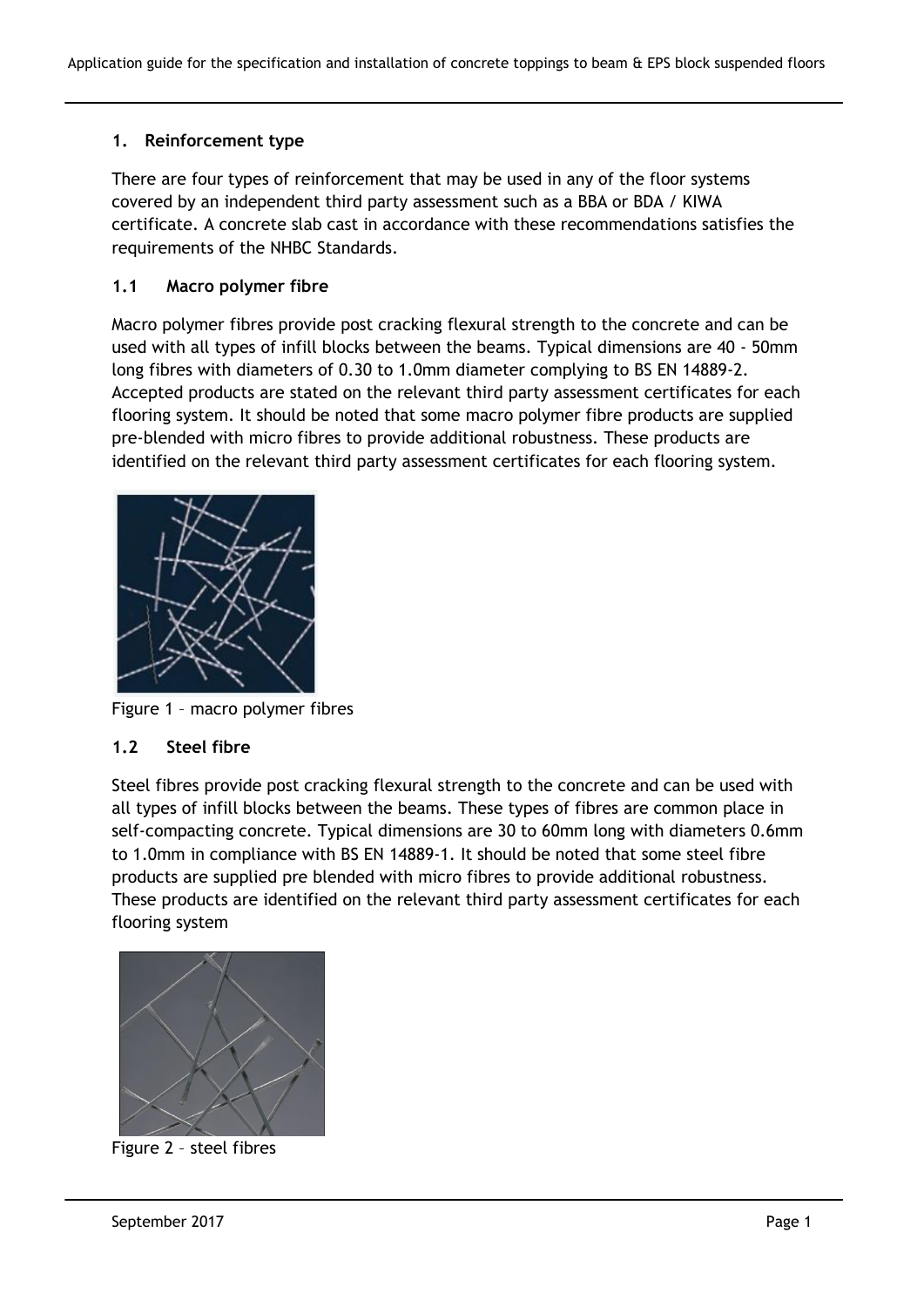## **1.3 Welded steel fabric reinforcement**

Welded steel fabric complying to BS 4483 may be used with the concrete topping and can be used with all types of infill blocks between the beams. The minimum requirement shall be A142 mesh placed at mid height of the slab using a suitable chair system. Open ended fabric (flying ends) is recommended to overcome build up when overlapping mesh. Alternatively the fabric can be butted together and lapped using loose bar with the minimum lap being 40 x the diameter of the reinforcement bar. Please note that it is not recommended to walk on the mesh once placed and care shall be taken to avoid the risk of trips and falls.



Figure 3 – open ended welded fabric

#### **1.4 Micro fibre**

When a resisting type infill block (type R2 to BS EN 15037-4) is used between the beams then micro fibres may be used to enhance the performance of the non-structural screed. When using non–resisting type infill blocks (type R1 to BS EN 15037-4) it may still be possible to use micro fibres on non NHBC sites subject to the appropriate design checks. The minimum requirement for micro synthetic fibres in non-NHBC sites shall consist of 12mm long (minimum), 22 microns diameter (minimum) monofilament polypropylene fibre at a minimum dosage of  $0.91 \text{kg/m}^3$  complying to BS EN 14889-2. Accepted products are stated on the relevant third party assessment certificates for each flooring system.



Figure 4 – micro fibres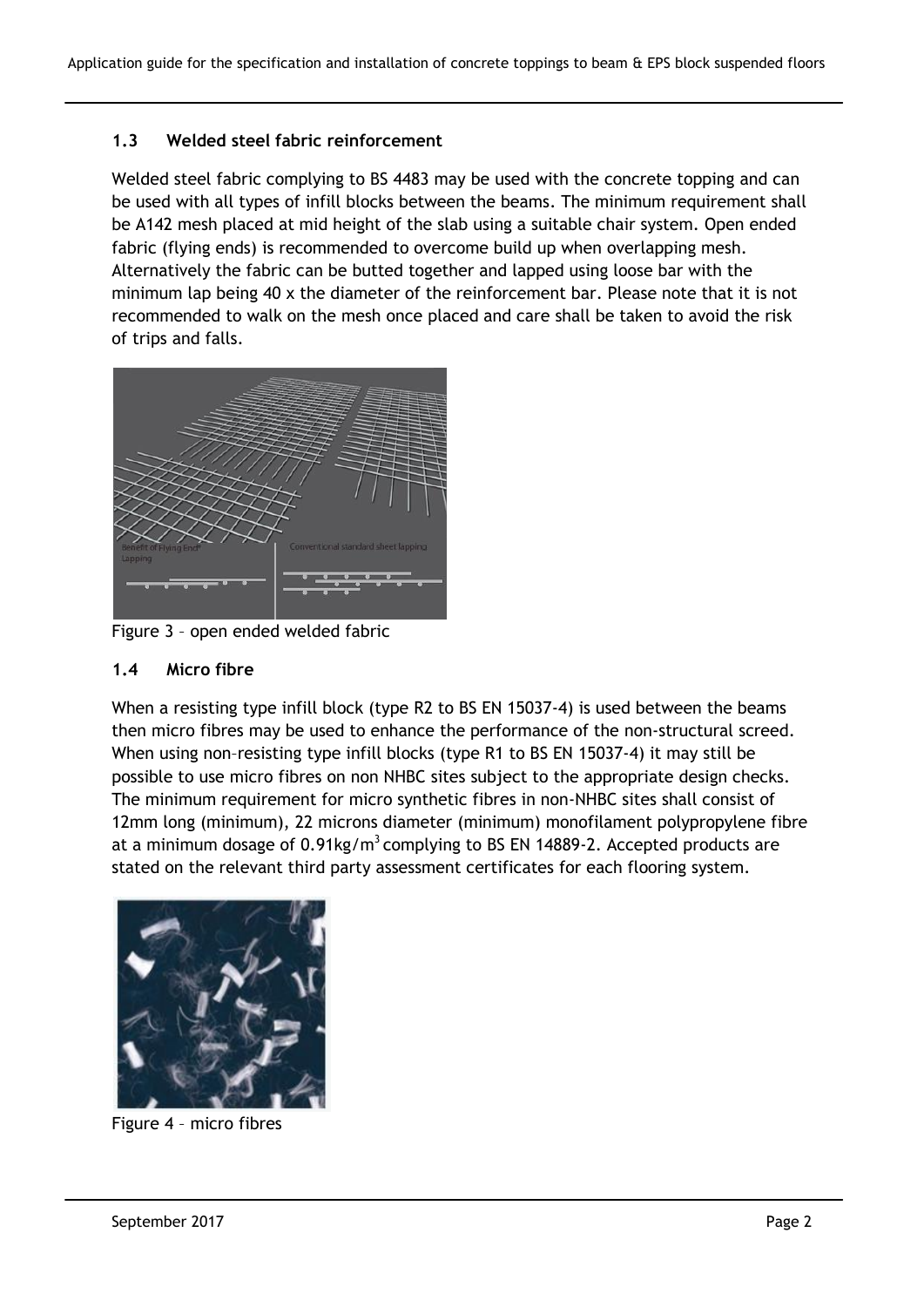# **2. Concrete type**

Two types of concrete are typically used to form the topping above the beam and EPS block system. In both cases the minimum strength class is C25/30 and should ideally have a minimum sand content of 47.5% to aid the placement and finishing of the concrete. Concrete shall be a designed concrete conforming to BS 8500-2.

# **2.1 Standard concrete**

Ideally the maximum aggregate size should be 10mm but up to 20mm can be used. The recommended consistence class is not less than S3 (100[90] – 150[170]mm), but preferably S4 (160[150] –210[230]mm). The higher consistence class minimises the temptation for site operatives to add uncontrolled water on site, which may result in excessive bleeding, segregation, surface dusting and poor quality surface finish.





Figure 5 - slump test Figure 6 - excessive bleeding

# **2.2 Self-compacting concrete (SCC)**

The maximum aggregate size for this type of concrete should be 10mm with a slump-flow class of SF1 (550 to 650mm) or SF2 (660 to 750mm).



Figure 7 - slump-flow test Figure 8 - slump-flow test

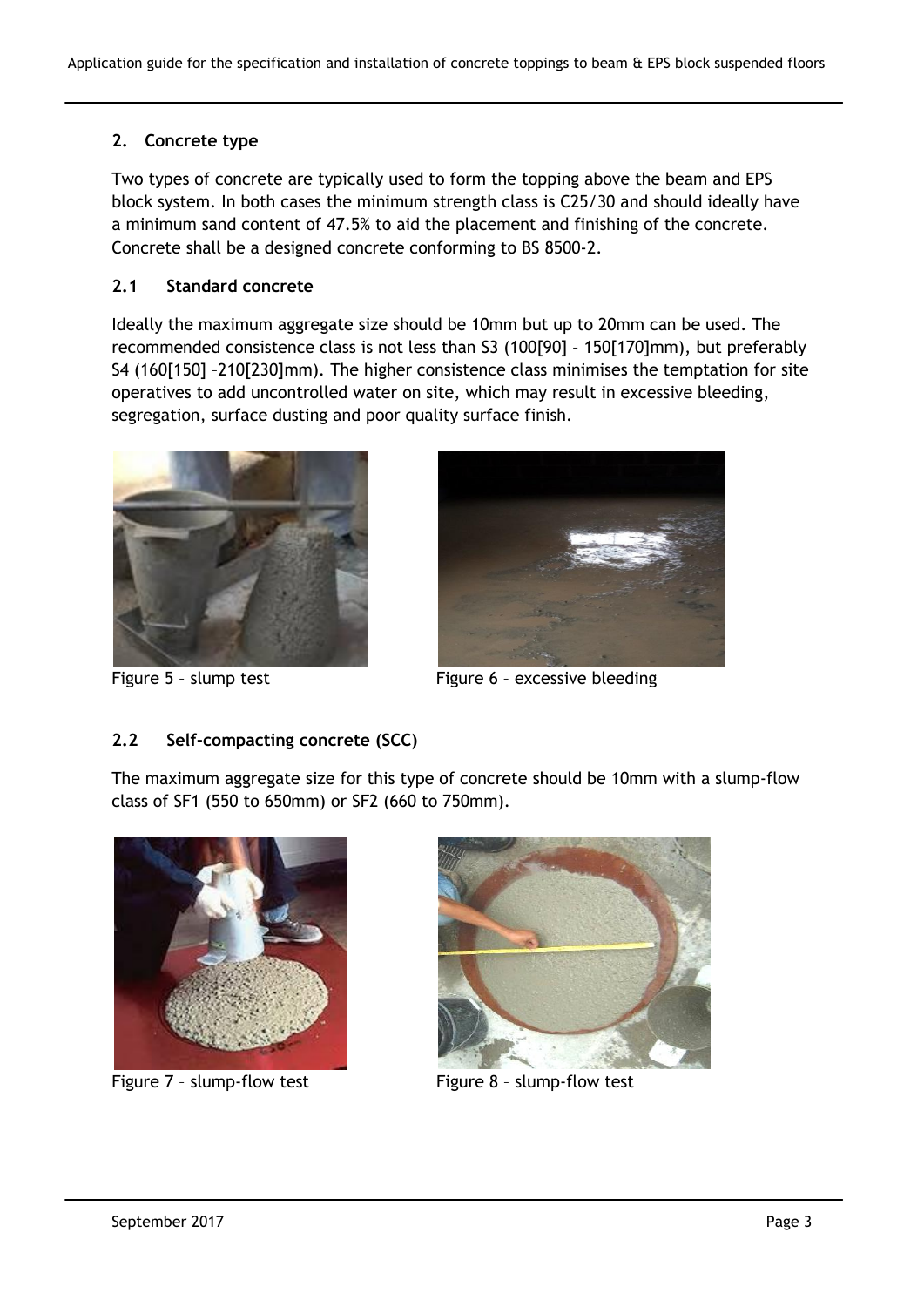# **3. Batching requirements**

Two methods of batching are used in producing concrete; dry batching and wet batching. In either case the fibres can be supplied in specialist bags that dissolve within the concrete. The fibres should be added as per manufacturer's instruction, where no specific guidance is available general guidance is given below. Should a concrete be specified with a blend of micro and macro/steel fibres it is recommended that the micro fibres are added first with approximately a third of the added water and ideally part of the sggregate. This allows the fibres to be evenly distributed within the concrete prior to adding the macro/steel fibres.

# **3.1 Dry batching**

All the constituents excluding the fibres should be loaded into the truck mixer with enough water added to achieve a target slump of 70mm. The truck should then mix the constituents for a minimum of five minutes until the concrete mix is in a consistent uniform state. The fibres should now be added to the truck mixer at a rate of one bag per 30 seconds along with the remaining water to achieve the required consistency and mixed at full speed for another five minutes.

## **3.2 Wet batching**

All the constituents including the fibres should be added to the plant mixer. The bags of fibres can be added directly into the plant mixer via the inspection hatch on the top or by placing the bags on to the conveyor belt at a rate of one bag every 30 seconds.

#### **4. Environmental window**

#### **4.1 Min and max temperatures**

Unless special precautions are taken the minimum air temperature that concrete can be placed is  $3.0^{\circ}$ C and rising, i.e. the temperature is predicted / forecast to increase throughout the day. However, the temperature of actual concrete should be above  $5.0^{\circ}$ C at the time of placing. It should be noted that the temperature on site may differ from the temperature at the batching plant. Any concrete that is placed below this temperature is at the risk of the contractor. The maximum air temperature that the concrete shall be placed is 30°C and decreasing, i.e. the temperature is predicted / forecast to start to decrease. The advice is to cast concrete in the early part of the day during winter months and at the end of the day on very hot summer days.

# **4.2 Rain**

Concrete should not be poured during rainfall it will have a detrimental effect on the aesthetic appearance of the finished concrete and can cause fibres to be present on the surface (Figure 9). If rain is forecast then a protective cover shall be placed over the concrete immediately after placement. If concrete is to be poured after rainfall then it is imperative that any water which has pooled on top of the membrane (Figure 10) is entirely removed.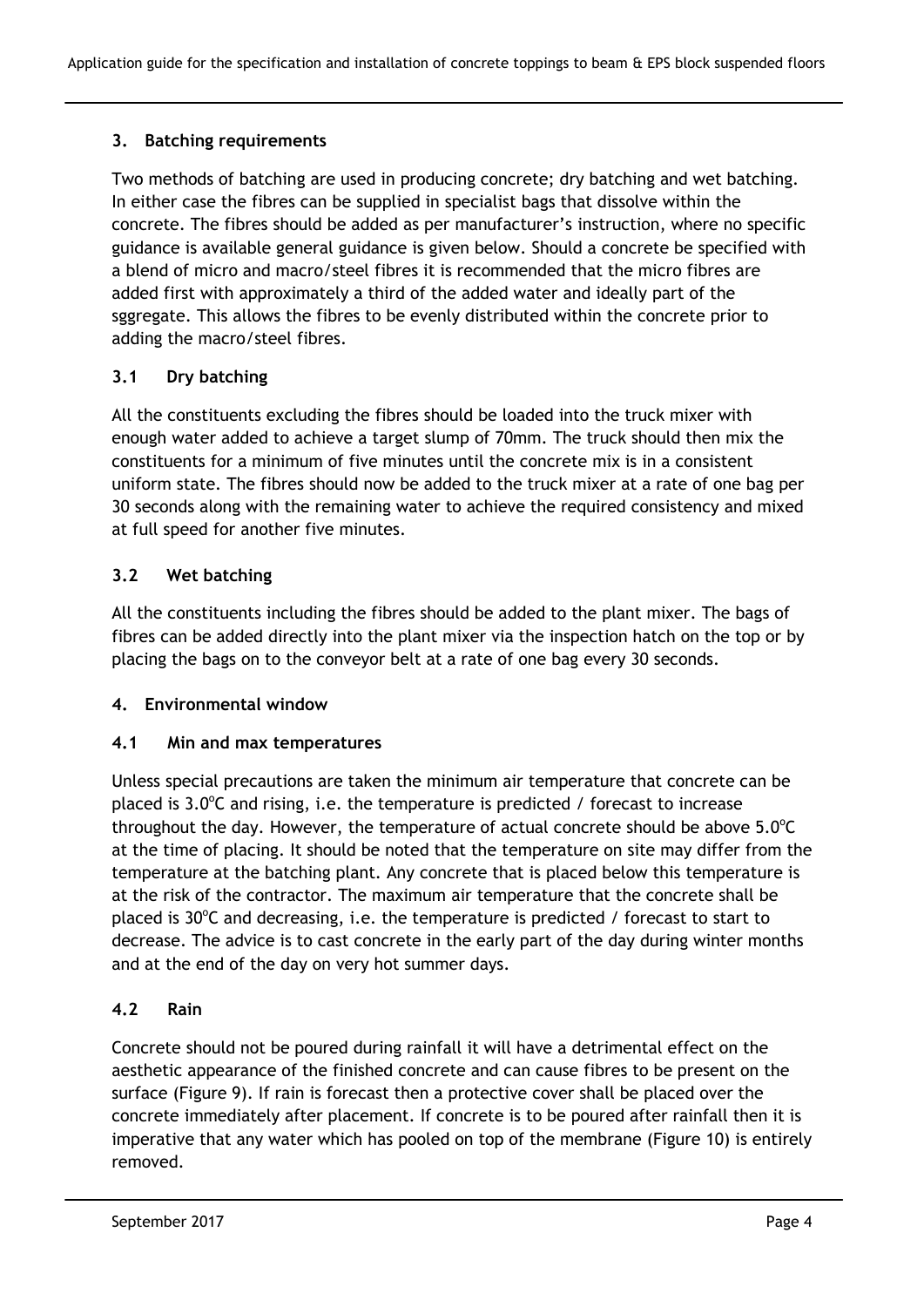For small amounts of water a squeegy / mop and bucket may be used or if the plot is flooded then a pump may be requried.





Figure 9 - rain damage Figure 10 - pooled water

# **4.3 Overnight frost**

If the concrete is placed and frost occurs overnight then the concrete can be damaged due to ice crystals forming within the concrete causing micro-cracking and surface scaling. At low temperatures the hydration process will be slowed, resulting in lower strength gain or no strength gain at all if the temperature is near freezing. In this event, the concrete will need to be removed and the slab re-cast. If the concrete is to be laid during cold temperatures and special measures taken then a thermocouple and data logger should be used to record the temperature.



Figure 11 – frost damage

# **4.4 Effect of wind**

The effect of wind passing over the surface of the concrete should not be overlooked as this can have a significant detrimental impact on the quality of the concrete slab. For example a prolonged warm breeze can result in the surface of the concrete drying out too quick and result in the formation of surface cracks. The use of effective curing practices will help prevent cracking through premature drying.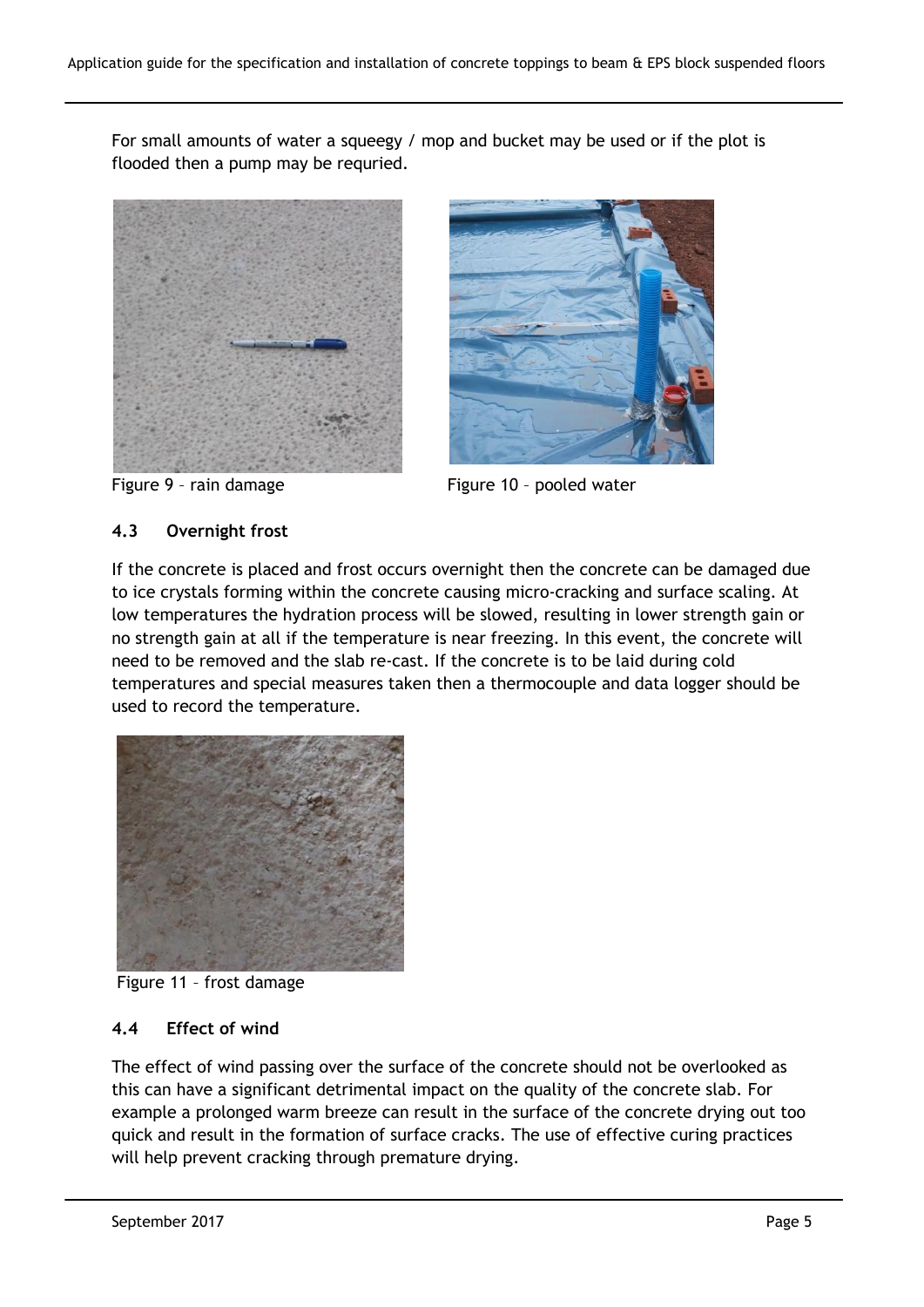## **5. Membrane**

A membrane under the slab may not always be required but should be considered. However, where a membrane is specified then the following should apply.

Placing a damp proof or gas resisting membrane under the concrete topping can provide a slip plane which can help mitigate against shrinkage cracks. The membrane shall be pulled sufficiently tight to ensure that any folds or ripples are removed and the membrane lies smooth and flat over the floor construction below. Creases in the membrane can act as crack inducers and must be avoided. In addition care needs to be taken to ensure the membrane follows the profile of the perimeter wall so that there is full depth concrete at the edges. It is recommended that the membrane is weighted down to prevent it moving in the event of strong winds. All service openings penetrating the membrane shall be suitably taped to prevent loss of concrete. All joints shall be lapped by 300mm (minimum) and taped.



Figure 12 – membrane in place

# **6. Finishing methods for the concrete**

Various methods are available depending on the type of concrete being used and the required finish. For self-compacting concrete the requirement is to dapple the concrete (Figure 13) to allow it to form a uniform depth and surface finish. For S3 and S4 slump class concrete the concrete needs to be compacted and levelled out. The best method of achieving this is to use a razorback or vibrating beam to tamp the top surface. A powered roller beam (contra-rotating) can also be used for this same purpose as well as a vibration screeder (magic screed). The surface can be power floated once it has hardened sufficiently.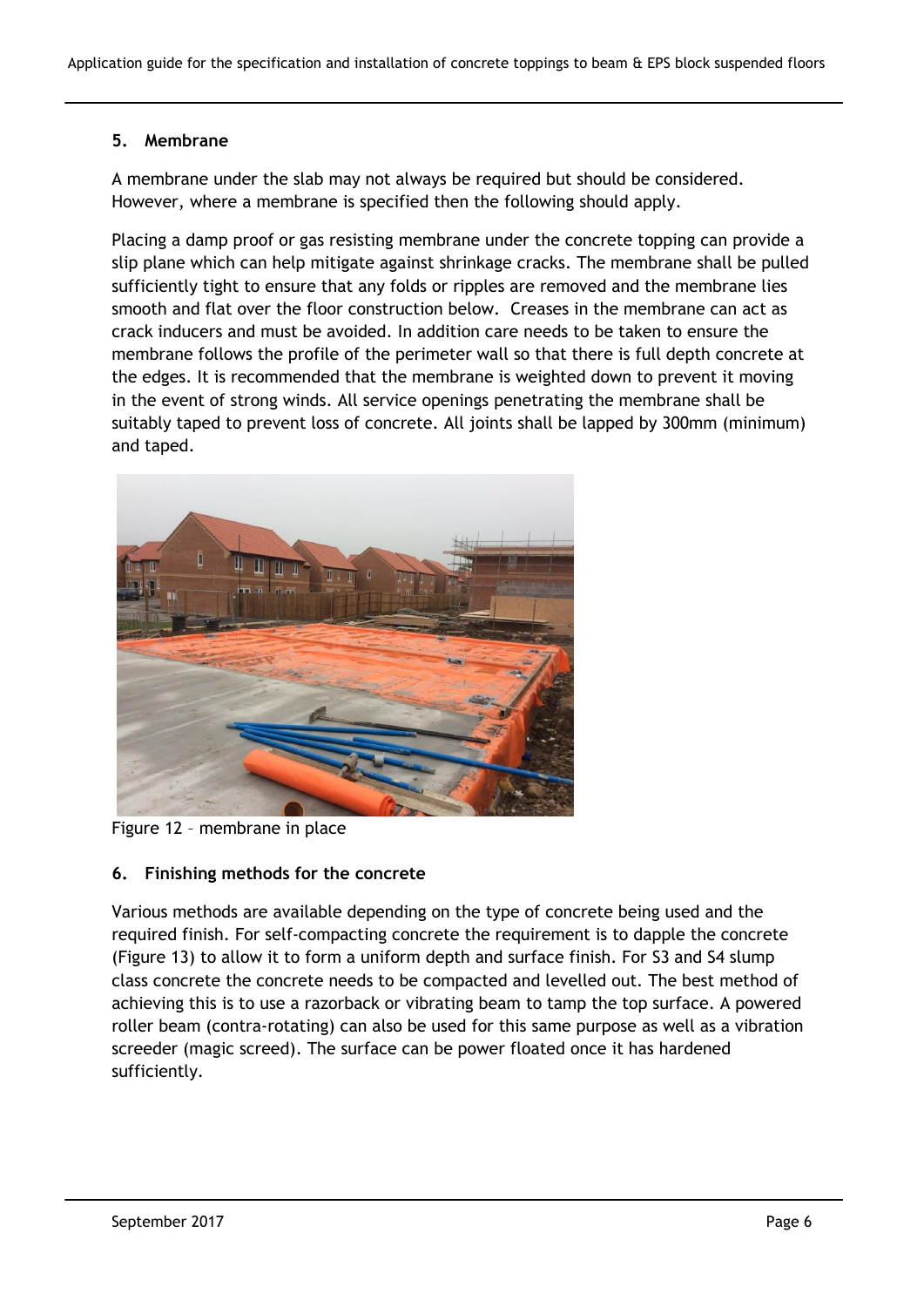

Figure 13 – dappling the SCC concrete

Should any macro polymer fibres still protrude from the top of the hardened concrete these can either be scraped off or burnt off taking all reasonable care so as not to compromise integrity of the residual topping. The simplest method to minimise protruding fibres is to pass over the concrete with a skip float whilst it is still in its fresh state to push down any fibres that are protruding. This is not normally required for steel fibres as they tend to lay within the concrete due to the greater self-weight of the individual fibre. However, should any fibres still protrude then these will need to be cut / snipped of.

# **7. Protection and curing of the freshly laid concrete**

The recommended method is to apply a spray applied membrane forming compound used fully in accordance with the manufacturer's instructions or plastic sheeting to cover the concrete and retain moisture. If rain is forecast then polythene sheeting fixed to a frame should be placed over the slab with the polythene sheeting extending to cover the sides of the frame. If the concrete is to be power floated then the polythene sheeting can be simply laid over the finished floor and weighted down. If inclement weather is forecast the concrete should be protected for a minimum 48 hours. The slab should not be loaded until it is at least 7 days old but could be suitable for light foot traffic after 24 hours and can be worked on after 72 hours. Unevenly applied or insufficient curing agent can render it ineffective.



Figure 14 – curing agent applied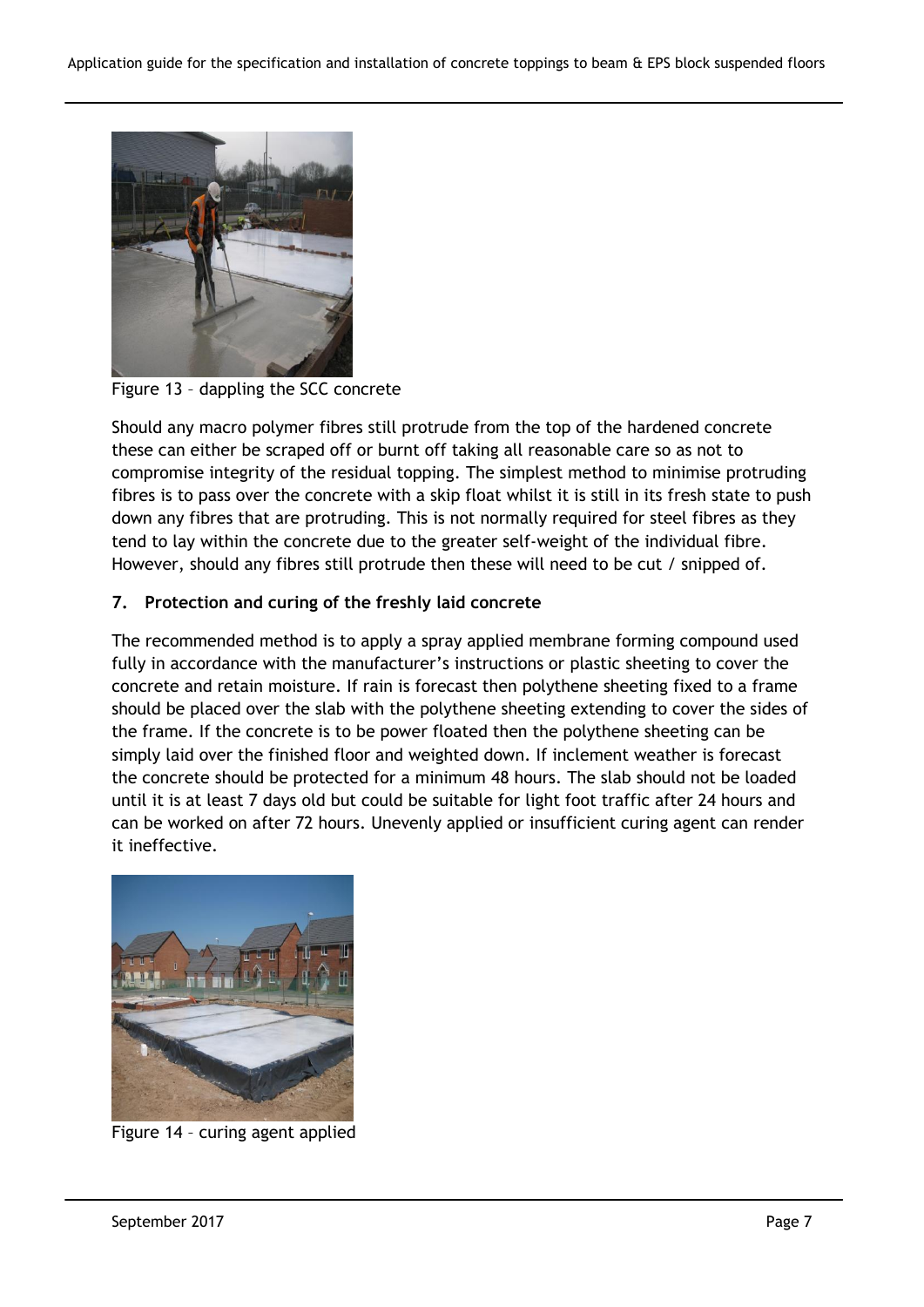## **8. Joint construction / crack control**

To prevent shrinkage cracks construction joints should be incorporated into the slab to restrict bay sizes. The appropriate positioning of joints should be determined by the structural engineers. The following recommendations should be considered:

- A maximum bay size of  $40m^2$  is recommended
- The theoretical spacing of joints should be 40 x the depth of the concrete (in metres). However, due to the relatively shallow depth of the concrete the theoretical joint centres may not be practical to achieve on site
- An aspect ratio greater than 2:1 should be avoided, i.e. long thin slabs
- Where the internal walls are built through the slab then a joint should be formed across the door threshold where the wall separates the two rooms

A compressible insulating material around the perimeter of the plot is required by the Building Regulations to thermally isolate the floor slab from the external wall. However, this has another advantage in that it allows expansion and contraction of the concrete slab. Placement of a similar material is recommended along the edge of internal walls that are built through the slab and around service penetrations to prevent concrete from adhering to the walls and services, thus reducing the propensity of the concrete to crack at these locations. Depending if the internal walls are built through the slab or built off the slab will influence the joint centres. If the wall is built through the slab then it is recommended that there is a joint across the doorway to the internal rooms.



Figure 15 – perimeter detail

Where a re-entrant corner is present in the floor slab then diagonal loose bars or A142 mesh reinforcement local to the corner is recommended for fibre reinforced concrete. A minimum of two loose bars, 10mm diameter, 1m long shall be placed at  $45^0$  across the corner at mid height of the slab. If mesh reinforcement is to be used then a 500mm x 500mm corner shall be cut out of a 1m x 1m square section and placed at mid height of the slab. All reinforcement should be placed at mid height of the slab.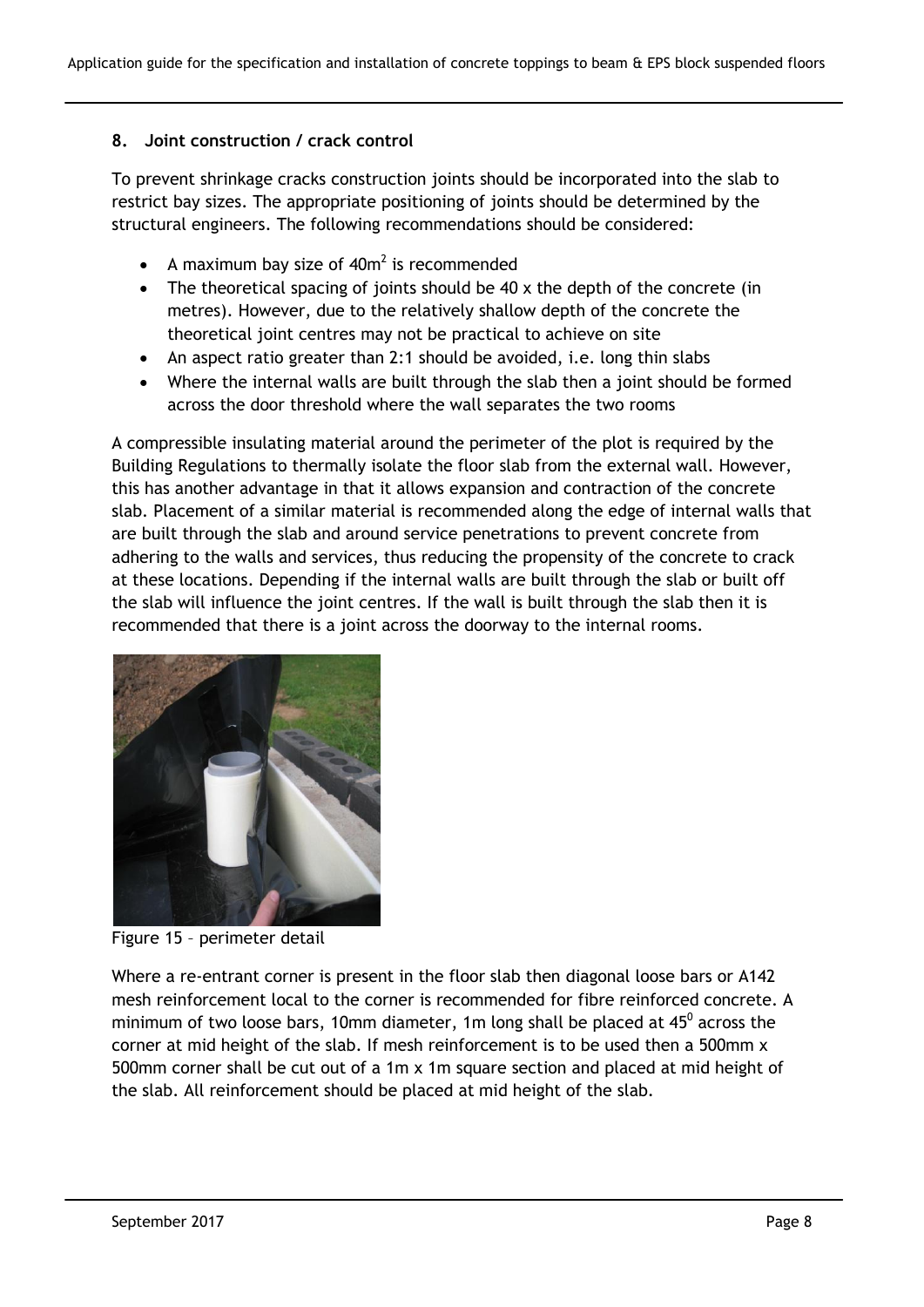

Figure 16 – re-entrant corners

Substructure walls that do not pass through the slab such as those used for a porch may induce hogging moments in the slab as it passes over the wall. Consideration should be given to these forces as they could cause cracking of the slab.

# **9. Procurement, traceability, record of concrete delivery with fibre type and dosage**

It is important to procure concrete mixes for structural toppings and non-structural screeds in accordance with the beam and block floor manufacturer's technical literature or the floor designers specification. Copies of the delivery ticket need to be kept as this identifies the type of fibre, dosage, aggregate size, target flow / slump and strength of the concrete. This should be available for Building Control/Warranty purposes in order to demonstrate that the correct concrete specification has been placed.

#### **10. What not to do!!!!**

The following list is not exhaustive but includes the main areas to avoid. Further information is presented in the BRMCA document 'Ready-mixed concrete – Practical guide for site personnel'.

- 1. Do not add additional water to the concrete mix. Often fibre reinforced concretes look dryer as the concrete is more cohesive than non-fibre concrete. As such it appears that the concrete is too dry and that additional water is required to achieve the consistency. Don't be fooled by its appearance.
- 2. Do not cast the slab if the temperature is likely to fall below  $5^{\circ}$ C during the curing period. For this reason avoid placing concrete on a cold winters afternoon.
- 3. Do not omit the spray on curing agent when it has been specified.
- 4. Do not try and power float concrete until it has reached sufficient hardness.
- 5. Do not pour the concrete on hot sunny days unless it is adequately protected.
- 6. Do not attempt to mix the fibres into the concrete when it has been discharged from the delivery truck.